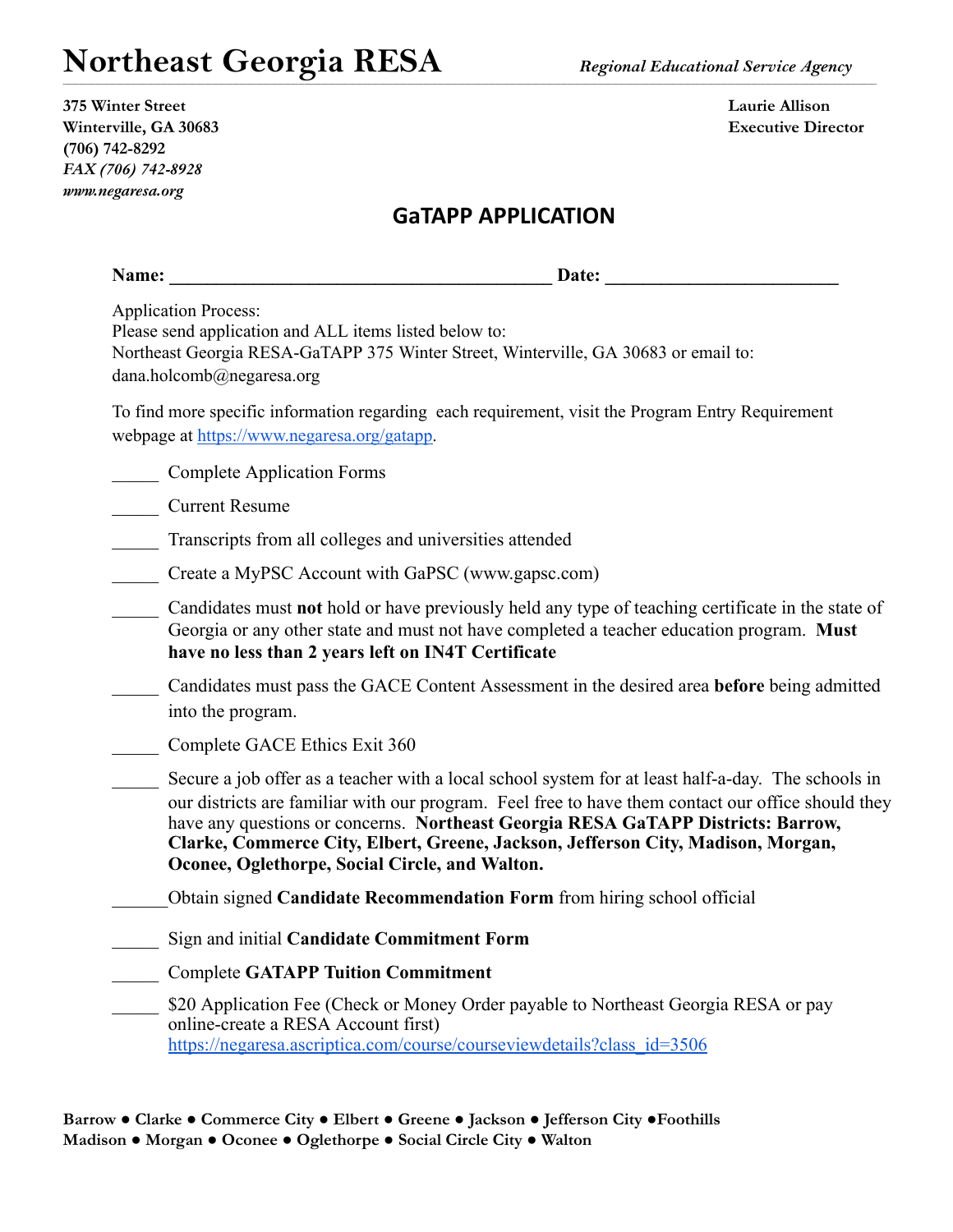**375 Winter Street Laurie Allison Winterville, GA 30683 Executive Director (706) 742-8292** *FAX (706) 742-8928 www.negaresa.org*

#### **GaTAPP APPLICATION**

,一个人都是一个人的人,一个人都是一个人的人,一个人都是一个人的人,一个人都是一个人的人,一个人都是一个人的人,一个人都是一个人的人,一个人都是一个人的人,一个人

|  |  |  | PSC Certification Number:                                                                            |  |
|--|--|--|------------------------------------------------------------------------------------------------------|--|
|  |  |  |                                                                                                      |  |
|  |  |  | Gender ________ Hispanic Y/N _______ Ethnicity ____________ Date of Birth __________________________ |  |
|  |  |  |                                                                                                      |  |
|  |  |  | Social Security $#$                                                                                  |  |
|  |  |  | Degree Major GPA Institution                                                                         |  |
|  |  |  | Degree Major GPA Institution                                                                         |  |
|  |  |  | School/Employer System/County                                                                        |  |
|  |  |  |                                                                                                      |  |

**Please use the back of the page or another page to complete this section.**

Please describe why your past work and/or academic experiences qualify you to pursue a teaching career in this field.

Tell us why you are becoming a teacher? Why do you want to teach young people?

Describe the characteristics/attributes/attitudes that qualify you to work with young people.

| Candidate's Mentor<br>(Mentor is assigned to candidate by the school administrator) | Mentor's Certificate $\#$ : |
|-------------------------------------------------------------------------------------|-----------------------------|
| Mentor Email and Phone                                                              |                             |
| Candidate's RESA Supervisor                                                         | Supervisor's Certificate #: |
| Supervisor Email and Phone                                                          |                             |

**Barrow ● Clarke ● Commerce City ● Elbert ● Greene ● Jackson ● Jefferson City ●Foothills Madison ● Morgan ● Oconee ● Oglethorpe ● Social Circle City ● Walton**

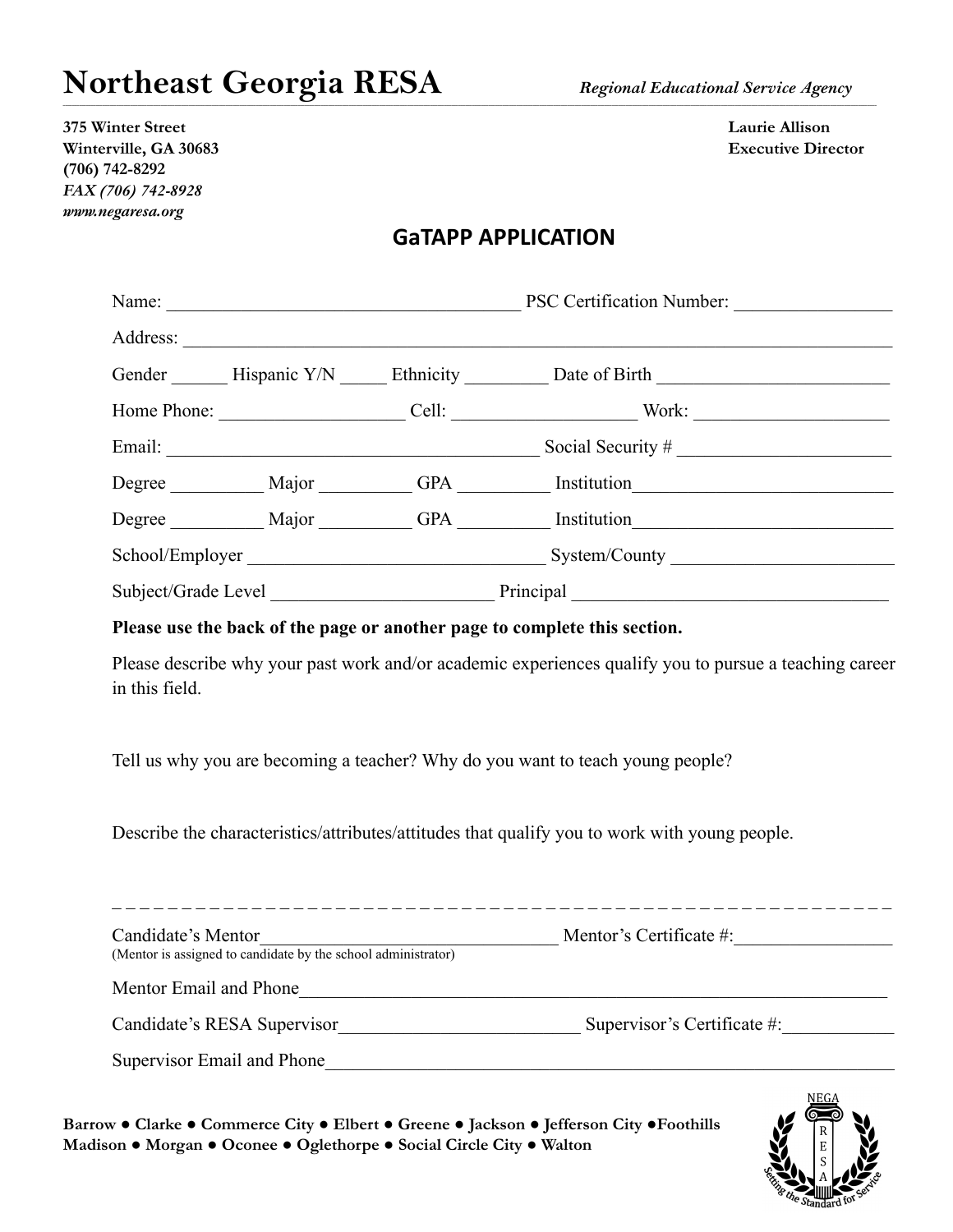**375 Winter Street Laurie Allison Winterville, GA 30683 Executive Director (706) 742-8292** *FAX (706) 742-8928 www.negaresa.org*

#### **Candidate Recommendation Form Georgia Teacher Academy for Preparation and Pedagogy**

,一个人都是一个人的人,一个人都是一个人的人,一个人都是一个人的人,一个人都是一个人的人,一个人都是一个人的人,一个人都是一个人的人,一个人都是一个人的人,一个人

**Candidate**\_\_\_\_\_\_\_\_\_\_\_\_\_\_\_\_\_\_\_\_\_\_\_\_\_\_\_\_\_\_\_\_\_\_\_\_\_\_\_\_\_\_\_\_\_\_\_\_ **SSN**\_\_\_\_\_\_\_\_\_\_\_\_\_\_\_\_\_\_\_\_\_\_

**System**\_\_\_\_\_\_\_\_\_\_\_\_\_\_\_\_\_\_\_\_\_\_\_\_\_\_\_ **School**\_\_\_\_\_\_\_\_\_\_\_\_\_\_\_\_\_\_\_\_\_\_\_\_\_\_\_\_\_\_\_\_\_\_\_\_\_\_\_\_\_\_\_\_

#### **Candidate Teaching Subject/Certification Area**\_\_\_\_\_\_\_\_\_\_\_\_\_\_\_\_\_\_\_\_\_\_\_\_\_\_\_\_\_\_\_\_\_\_\_\_\_\_\_\_\_\_\_

The above Candidate is recommended to participate in the Georgia Teacher Academy for Preparation and Pedagogy. Admission into the program requires official assurance that the Candidate satisfies all eligibility criteria. The school system assures the following:

| 1. School System Personnel Director<br>As a duly authorized administrator, I certify that the school system holds official records<br>and documentation as verification that the Candidate named above:<br>Earned a baccalaureate or higher degree from a regionally accredited college or university;<br>$\bullet$<br>The system will apply to the Georgia Professional Standards Commission for an induction certificate when the<br>$\bullet$<br>candidate information has been input onto the NTRS database;<br>Received clearance through the positive screening of a criminal background check;<br>$\bullet$<br>Met all other requirements of the school system, through interview, reference checks, and any other process of<br>$\bullet$<br>usual practice, that qualify this candidate for employment. |       |      |
|------------------------------------------------------------------------------------------------------------------------------------------------------------------------------------------------------------------------------------------------------------------------------------------------------------------------------------------------------------------------------------------------------------------------------------------------------------------------------------------------------------------------------------------------------------------------------------------------------------------------------------------------------------------------------------------------------------------------------------------------------------------------------------------------------------------|-------|------|
| Signature                                                                                                                                                                                                                                                                                                                                                                                                                                                                                                                                                                                                                                                                                                                                                                                                        | Title | Date |
| Email                                                                                                                                                                                                                                                                                                                                                                                                                                                                                                                                                                                                                                                                                                                                                                                                            | Phone |      |
| 2. School System Superintendent or Designee<br>As a duly authorized administrator I certify that the school system:<br>Has issued the Candidate a contract of employment;<br>Agrees to provide the Candidate up to six days of release time for professional development and field<br>experiences.                                                                                                                                                                                                                                                                                                                                                                                                                                                                                                               |       |      |
| Signature                                                                                                                                                                                                                                                                                                                                                                                                                                                                                                                                                                                                                                                                                                                                                                                                        | Title | Date |
|                                                                                                                                                                                                                                                                                                                                                                                                                                                                                                                                                                                                                                                                                                                                                                                                                  |       |      |

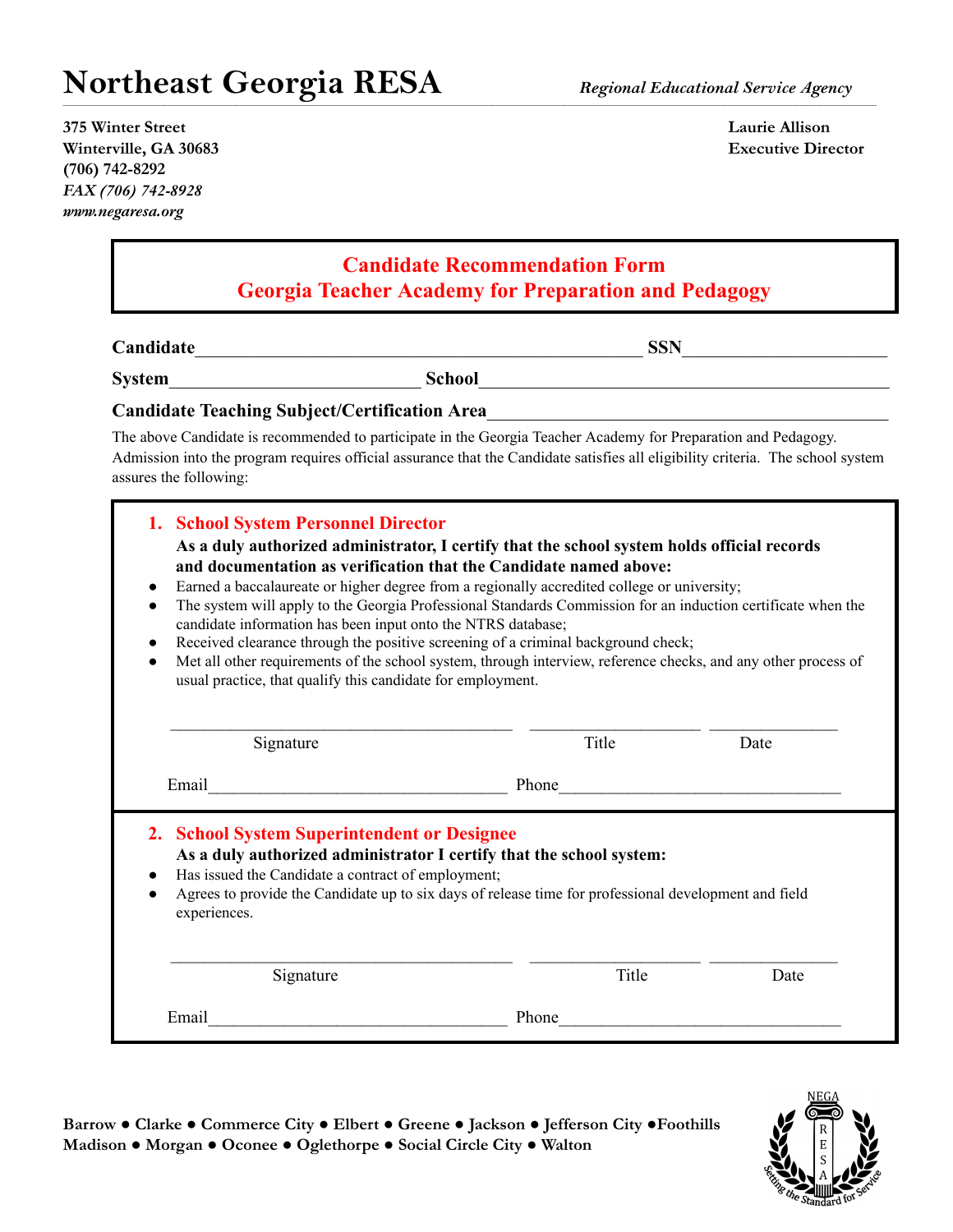| 375 Winter Street                                                                          | Laurie Allison                                                                                                                                                                           |
|--------------------------------------------------------------------------------------------|------------------------------------------------------------------------------------------------------------------------------------------------------------------------------------------|
| Winterville, GA 30683                                                                      | <b>Executive Director</b>                                                                                                                                                                |
| $(706) 742 - 8292$                                                                         |                                                                                                                                                                                          |
| FAX (706) 742-8928                                                                         |                                                                                                                                                                                          |
| www.negaresa.org                                                                           |                                                                                                                                                                                          |
|                                                                                            | <b>Candidate Commitment Form</b>                                                                                                                                                         |
| Candidate                                                                                  | <b>SSN</b>                                                                                                                                                                               |
| <b>School</b>                                                                              | <b>System</b>                                                                                                                                                                            |
| Candidate, please verify that you understand the program expectations and requirements.    | <b>GEORGIA TEACHER ACADEMY FOR PREPARATION AND PEDAGOGY CANDIDATE</b><br>To assure the success of the Georgia Teacher Academy for Preparation and Pedagogy program and your success as a |
| Candidate Signature                                                                        | Date                                                                                                                                                                                     |
| I understand that during the induction phase:                                              |                                                                                                                                                                                          |
| (Please initial each line and sign at the bottom)                                          |                                                                                                                                                                                          |
|                                                                                            | I must be employed as a teacher and must teach at least half the day in my area of certification.                                                                                        |
|                                                                                            | I understand that my involvement in extra-curricular activities will be kept to a minimum and that my                                                                                    |
|                                                                                            | classroom and certification responsibilities have priority over any assigned extra-curricular activities,                                                                                |
| including coaching.                                                                        |                                                                                                                                                                                          |
| I must take courses required by the state based on the area of certification I am seeking. |                                                                                                                                                                                          |
| I must take additional courses if recommended/required by my CST.                          |                                                                                                                                                                                          |
|                                                                                            | Depending on my area of certification, I may be required to pass additional content area tests (GACE)                                                                                    |
| before I can be recommended for a fully renewable certificate.                             |                                                                                                                                                                                          |
| I must attend GaTAPP meetings that are scheduled for my pathway.                           |                                                                                                                                                                                          |
|                                                                                            | I will be required to complete five field experiences. These field experiences (one day each) must be in a                                                                               |
|                                                                                            | school setting that is culturally and socio-economically different from my home school. One can be in the                                                                                |
|                                                                                            | Candidate's school (special education/gifted), one can be in another school in the system, and three should                                                                              |
| be out of the Candidate's system.                                                          |                                                                                                                                                                                          |
|                                                                                            | My performance in the classroom will be observed by my school administrator, mentor teacher, and a                                                                                       |
| Northeast Georgia RESa Supervisor throughout the year.                                     |                                                                                                                                                                                          |
|                                                                                            | I will be required to maintain an electronic portfolio. (The requirements regarding the contents of this                                                                                 |
|                                                                                            | portfolio will be explained at the orientation meetings and reviewed throughout the internship phase.)                                                                                   |
|                                                                                            | If there is a change in any of the personal information provided on this form (name, home address, home                                                                                  |
|                                                                                            | phone number, or email address), I will submit the change in writing to the Northeast Georgia                                                                                            |
| Administrative Assistant.                                                                  |                                                                                                                                                                                          |
|                                                                                            | I understand the Northeast Georgia RESA GaTAPP Dismissal Policy. I understand that dismissal from                                                                                        |
| GaTAPP will lead to termination of my teaching contract.                                   |                                                                                                                                                                                          |
| I understand that I am responsible for GaTAPP program fees.                                |                                                                                                                                                                                          |
|                                                                                            | I am committed to the work and personal preparation that are necessary for me to become a teacher of the highest                                                                         |
|                                                                                            |                                                                                                                                                                                          |
| quality and a productive member of this professional community.                            |                                                                                                                                                                                          |